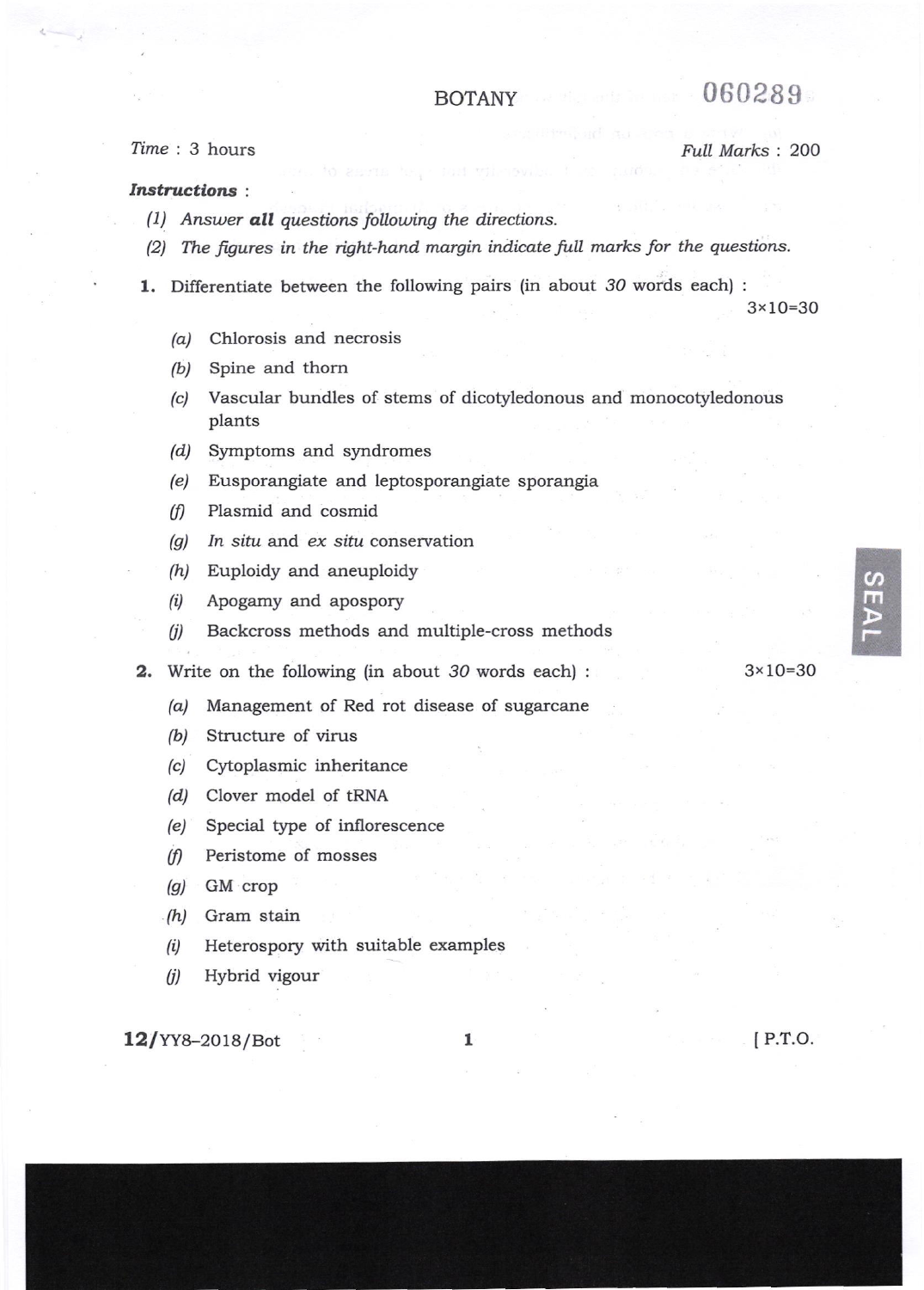3. Answer any ten of the following :  $5 \times 10 = 50$ 

- (a) Write a note on biofertilizers.
- (b) Give an account on biodiversity hot spot areas of India.
- (c) Describe different protected areas of Arunachal Pradesh.
- (d) What are the principles of recent code of botanical nomenclature?
- (e) Describe briefly the bioenergetics of  $C_3$  and  $C_4$  pathways.
- $(f)$  Describe in brief the haustorial structure of endosperms.
- $(q)$  What are the significances of meiosis?
- $(h)$  Illustrate the cellular organization of mitochondria.
- $(i)$  Write about various medicinal uses of lichen.
- $(i)$  Write an account on timber plants of N-E India and their uses.
- $(k)$  Mention different ways adopted to remove seed dormancy.
- A) Write briefly the most accepted theory regarding ascent of sap.
- (m) "Nature always favours cross-pollination." Explain.
- 4. Explain any six of the following (in about 50 words each) :  $5 \times 6 = 30$ 
	- $(a)$  What are NTFPs? Whether mushrooms are NTFPs? Write botanical names of three NTFPs available in N-E India.
	- (b) Define endemism and its various types. Write the name of five species endemic to N-E India.
	- (c) Write very briefly the Bentham and Hooker systems of classification.
	- /d/ Describe operon concept of gene action.
	- (e) Write about mycotoxins and their role in health hazard.
	- $(f)$  What are the different methods of biological control of plant diseases?
	- @) What are photosynthetic pigments? Mention their role in photosynthesis .
	- $(h)$  "Krebs' cycle is also known as TCA cycle." Explain.

 $12$ /YY8-2018/Bot 2